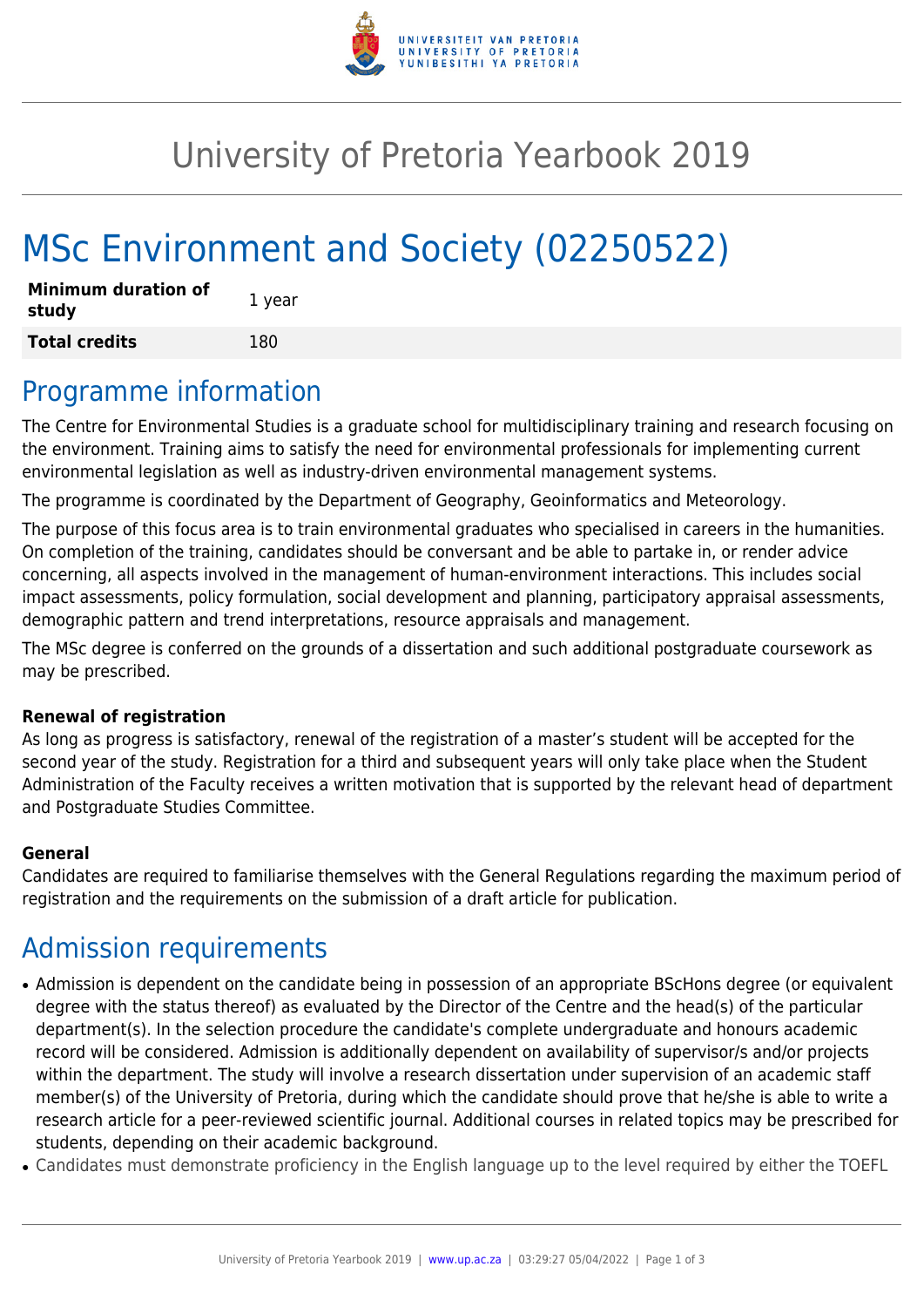

test (www.ets.org/toefl) or the IELTS language proficiency test ([www.ielts.org](http://www.ielts.org)).

### Promotion to next study year

The progress of all master's candidates is monitored biannually by the supervisor and the postgraduate coordinator. A candidate's study may be terminated if the progress is unsatisfactory or if the candidate is unable to finish his/her studies during the prescribed period.

Subject to exceptions approved by the Dean, on recommendation of the relevant head of department, and where applicable, a student may not enter for the master's examination in the same module more than twice.

#### Pass with distinction

The MSc degree is conferred with distinction to candidates who obtain a final average mark of at least 75% and a mark of at least 75% for the dissertation/mini-dissertation from each of the members of the examination panel. Where a member of the examination panel awards a mark of less than 75% for the dissertation/mini-dissertation, that member of the examination panel must offer, in writing, support for his/her decision, or indicate in writing that he/she supports the examination committee's decision to confer the degree with distinction.